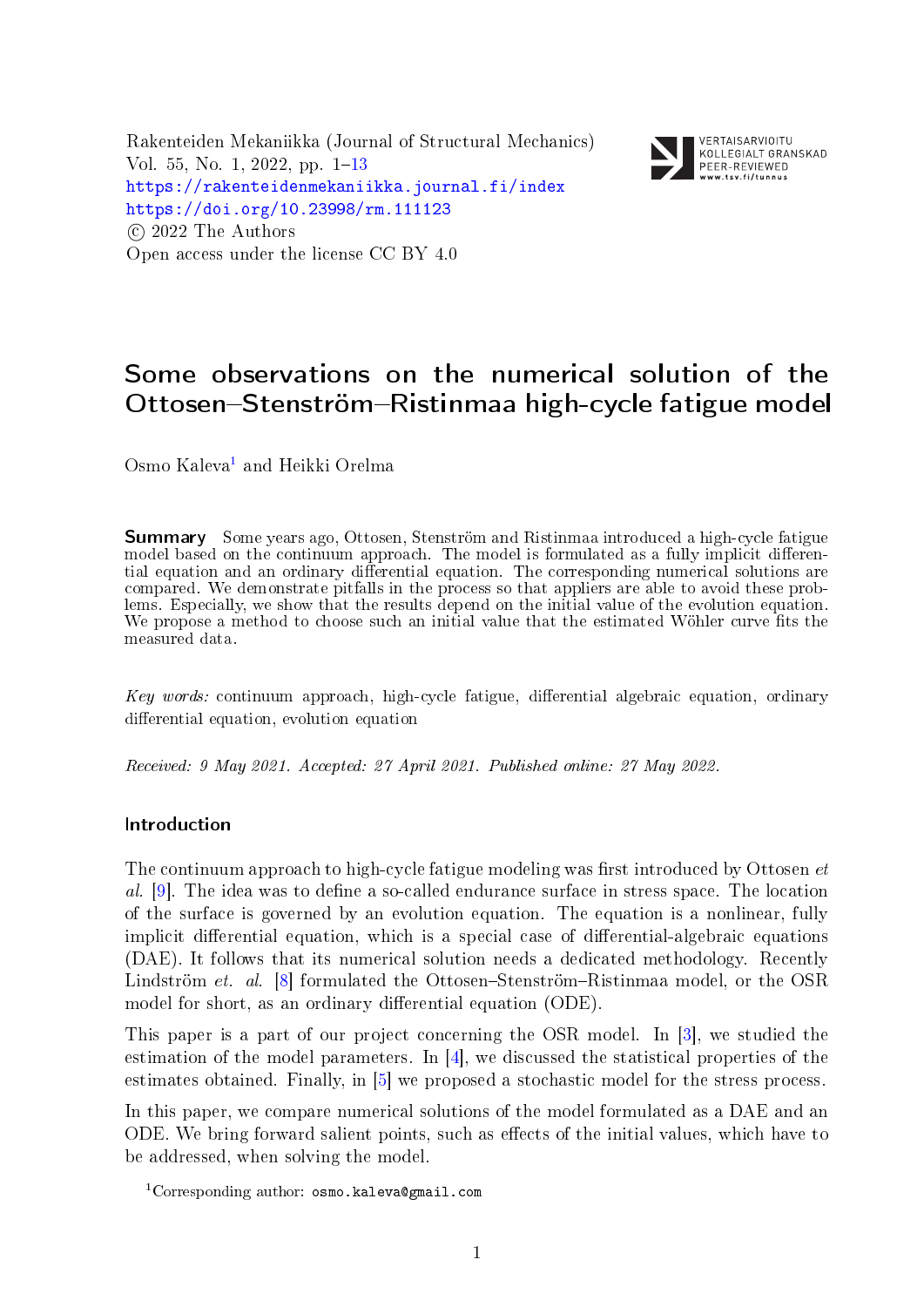#### Evolution equation based continuum model

In this section, we briefly recall basic ideas of the evolution equation-based fatigue model as given in [\[9\]](#page-11-0). The fundamental idea is to define a so-called endurance surface  $\beta(\sigma, \alpha) = 0$ in stress space, such that the damage develops when the stress  $\sigma$  is outside of the surface. As the authors did in [\[9\]](#page-11-0), we use here a function of the form

<span id="page-1-2"></span>
$$
\beta(\boldsymbol{\sigma}, \boldsymbol{\alpha}) = \frac{1}{\sigma_{-1}} (\overline{\sigma} + A I_1 - \sigma_{-1}),
$$
\n(1)

where  $\sigma_{-1}$  and A are positive material parameters,  $I_1 = \text{tr}(\sigma)$  is the first stress invariant of  $\sigma$ , and

$$
\overline{\sigma} = \sqrt{\frac{3}{2} \operatorname{tr}((\boldsymbol{s} - \boldsymbol{\alpha})^2)},\tag{2}
$$

where  $s=\boldsymbol{\sigma}-\frac{1}{3}$  $\frac{1}{3}\operatorname{tr}(\boldsymbol{\sigma})\boldsymbol{I}$  and  $\boldsymbol{I}$  stands for the identity matrix.

The variable  $\alpha$  denotes the center of the endurance surface, and it is governed by the evolution equation

<span id="page-1-1"></span>
$$
\dot{\boldsymbol{\alpha}} = \begin{cases} C(\boldsymbol{s} - \boldsymbol{\alpha})\dot{\beta}, & \text{when } \beta, \dot{\beta} \ge 0, \\ 0, & \text{otherwise.} \end{cases}
$$
(3)

The fundamental postulate of the continuum model is that the damage increases only if the stress state is outside the endurance surface and the endurance function  $\beta$  increases. The damage development is modeled by the damage equation

<span id="page-1-0"></span>
$$
\dot{D} = \begin{cases} g(\beta, D)\dot{\beta}, & \text{if } \beta, \dot{\beta} \ge 0, \\ 0, & \text{otherwise,} \end{cases}
$$
\n(4)

.

where q is an increasing damage rule function. Usually  $D$  is normalized such that at the beginning  $D(0) = 0$  and the failure happens at the time  $t_f$  when  $D(t_f) = 1$ . In this paper, we choose the damage rule

$$
g(\beta, D) = \frac{K}{(1 - D)^{\gamma}} e^{L\beta}
$$

This damage rule is called accumulated, since the damage history depends on the state of the damage.

**Remark 1.** Recall that for symmetric matrices  $A, B$  tr( $AB$ ) defines an inner product. The corresponding norm  $||A||_F^2 = \text{tr}(A^2)$  is the Frobenius norm.

Denote  $r^2 = \frac{2}{3}$  $\frac{2}{3}(\sigma_{-1}-A \operatorname{tr}(\bm{\sigma}))^2$ . Then the equation of the endurance surface  $\beta(\bm{\sigma},\bm{\alpha})=0$ may be written as  $||\mathbf{s} - \boldsymbol{\alpha}||_{\text{F}}^2 = r^2$ .

In the principal stress space, the equation  $tr(\sigma) = 0$  defines a deviatoric plane with a normal vector  $\mathbf{n} = \begin{bmatrix} 1 & 1 & 1 \end{bmatrix}^T$ . Since **s** and  $\boldsymbol{\alpha}$  are deviatoric, they lie on the deviatoric plane and the endurance surface intersects the deviatoric plane along the circle  $\left|\left|s-\boldsymbol{\alpha}\right|\right|_{\text{F}}^2=\frac{2}{3}$  $\frac{2}{3}(\sigma_{-1})^2$ . Figure 1 in [\[7\]](#page-11-5) illustrates the situation.

**Remark 2.** Recall that the damage rule of the OSR model is  $g(\beta, D) = Ke^{L\beta}$ . So the right-hand side does not contain the damage variable D. Now, if the damage rule is separable, i.e.  $g(\beta, D) = g_1^{-1}(D)g_2(\beta)$ , then a change of the damage variable yields the OSR type damage rule, cf. [\[6,](#page-11-6) [7,](#page-11-5) [8\]](#page-11-1).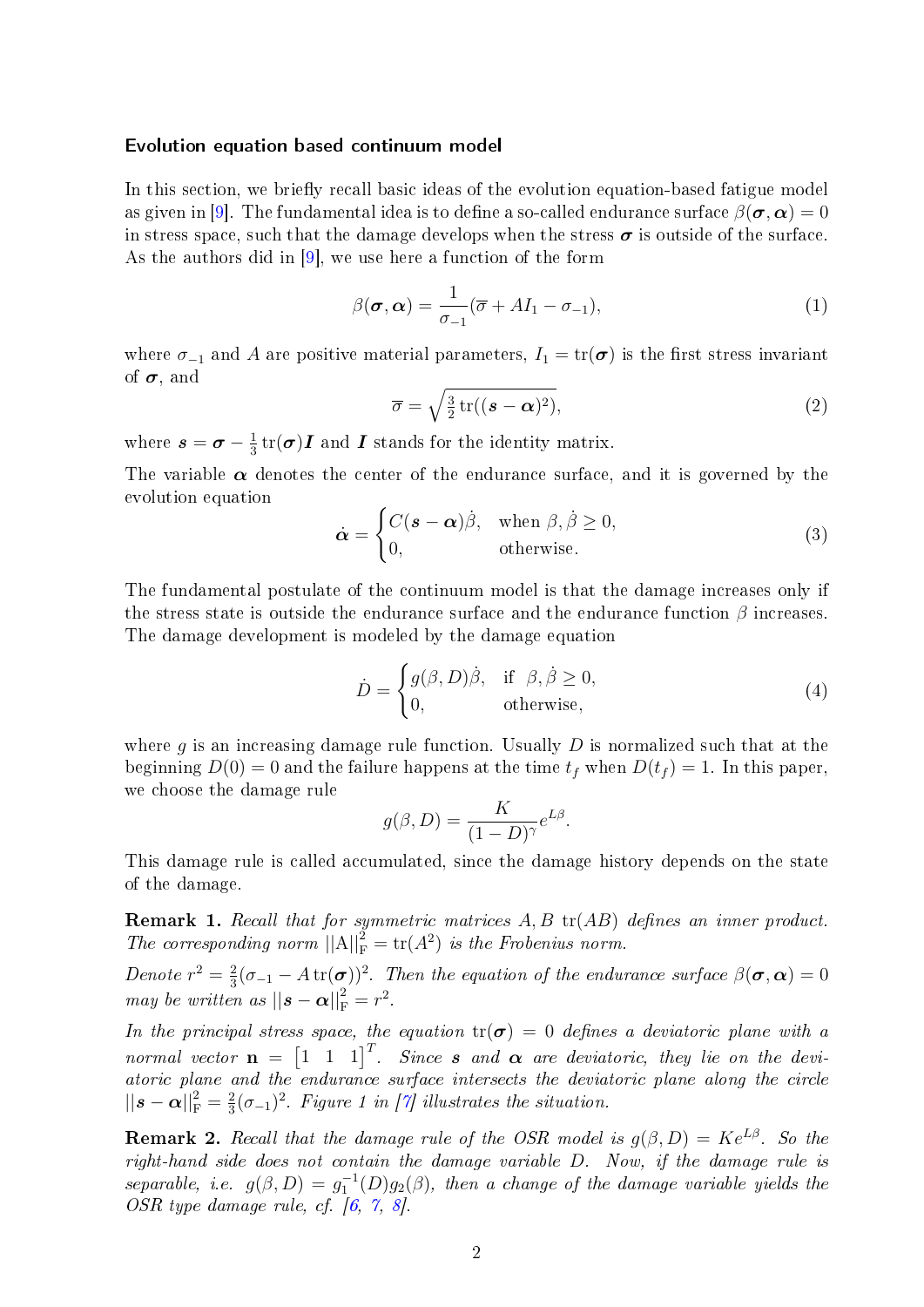In fact, let  $G(D)$  be a primitive of  $g_1(D)$ , i.e.  $G'(D) = g_1(D)$ , and denote  $D_1 = G(D)$ . Substituting these equations into the damage evolution equation [\(4\)](#page-1-0) gives us the OSR type damage evolution equation  $\dot{D}_1 = g_2(\beta)\dot{\beta}$ .

Note that in our case, the new damage variable  $D_1$  contains the parameter  $\gamma$ , which has to be estimated alongside the other model parameters, cf. [\[3\]](#page-11-2). Finally  $D = G^{-1}(D_1)$ .

#### Evolution equation formulated as DAE

For the moment, we suppose that the stress history  $\sigma(t)$  is known. First, we have to estimate the parameters of the model as explained in [\[3,](#page-11-2) [9\]](#page-11-0). Then differentiating  $\beta$ , we obtain

<span id="page-2-0"></span>
$$
\dot{\beta} = \frac{1}{\sigma_{-1}} \left( \sqrt{\frac{3}{2}} \frac{\text{tr}((\boldsymbol{s} - \boldsymbol{\alpha})(\dot{\boldsymbol{s}} - \dot{\boldsymbol{\alpha}}))}{\sqrt{\text{tr}((\boldsymbol{s} - \boldsymbol{\alpha})^2)}} + A \,\text{tr}(\dot{\boldsymbol{\sigma}}) \right).
$$
(5)

Let H denote the Heaviside function. Then we may write equation [\(3\)](#page-1-1) as  $0 = \dot{\alpha} - C(s \alpha$ ) β H(β)H(β). Substituting equations [\(1\)](#page-1-2) and [\(5\)](#page-2-0) into the equation above, we obtain a fully implicit differential equation

<span id="page-2-2"></span>
$$
0 = F(t, \alpha(t), \dot{\alpha}(t)), \ \alpha(0) = \alpha_0, \ \dot{\alpha}(0) = \dot{\alpha}_0. \tag{6}
$$

Hence we have to solve a system of differential equations

<span id="page-2-3"></span>
$$
\begin{cases}\n\dot{\boldsymbol{\alpha}} &= C(\boldsymbol{s} - \boldsymbol{\alpha}) \dot{\boldsymbol{\beta}} H(\boldsymbol{\beta}) H(\dot{\boldsymbol{\beta}}), \ \boldsymbol{\alpha}(0) = \boldsymbol{\alpha}_0, \ \dot{\boldsymbol{\alpha}}(0) = \dot{\boldsymbol{\alpha}}_0, \\
\dot{D} &= \frac{K}{(1 - D)^{\gamma}} e^{L\beta} \dot{\boldsymbol{\beta}} H(\boldsymbol{\beta}) H(\dot{\boldsymbol{\beta}}), \ D(0) = 0.\n\end{cases}
$$
\n(7)

<span id="page-2-1"></span>**Proposition 3.** If  $\beta(t, \alpha(t)) \geq 0$  and  $\dot{\beta}(t, \alpha(t), \dot{\alpha}(t)) \geq 0$  on some interval  $I = [t_k, t_{k+1}],$ then

$$
-(1-D(t_{k+1}))^{\gamma+1}+(1-D(t_k))^{\gamma+1}=\frac{(\gamma+1)K}{L}\left(\exp(L\beta(t_{k+1}))-(\exp(L\beta(t_k))\right).
$$

Proof. The result follows when we integrate the damage equation

$$
(1 - D)^{\gamma} \dot{D} = K e^{L\beta} \dot{\beta},
$$

from  $t_k$  to  $t_{k+1}$ .

Now suppose we have uniaxial case with a periodic stress history. Then, after a transient period,  $\beta(t)$  stabilizes to a periodic state, cf. [\[9\]](#page-11-0). If  $\gamma = 0$ , then the increase of D is constant over the cycles. On one cycle we easily find intervals of increasing damage, *i.e.* intervals  $[t_p, t_{p+1}], p = 1, 3, 5, \cdots$  $[t_p, t_{p+1}], p = 1, 3, 5, \cdots$  $[t_p, t_{p+1}], p = 1, 3, 5, \cdots$ , on which  $\beta \geq 0$  and  $\beta \geq 0$ . Hence by Proposition 3, we obtain  $\Delta D$  during one cycle and consequently a lifetime  $N_f$ .

For the reader's convenience, we give a short description of a numerical method for solving a fully implicit differential equation  $(6)$ . For more details, see [\[10\]](#page-11-7) and the references therein. The most popular method is to use a backward differentiation formula of order k, BDFk. We start with the backward Euler method, which is BDF1. Note that also Holopainen et al. [\[2\]](#page-11-8) used the backward Euler integration scheme with small time steps.

Now suppose we already have  $\alpha_n \approx \alpha(t_n)$ . We approximate

$$
\dot{\boldsymbol{\alpha}}(t_{n+1})\approx \tfrac{1}{h}(\boldsymbol{\alpha}_{n+1}-\boldsymbol{\alpha}_n),
$$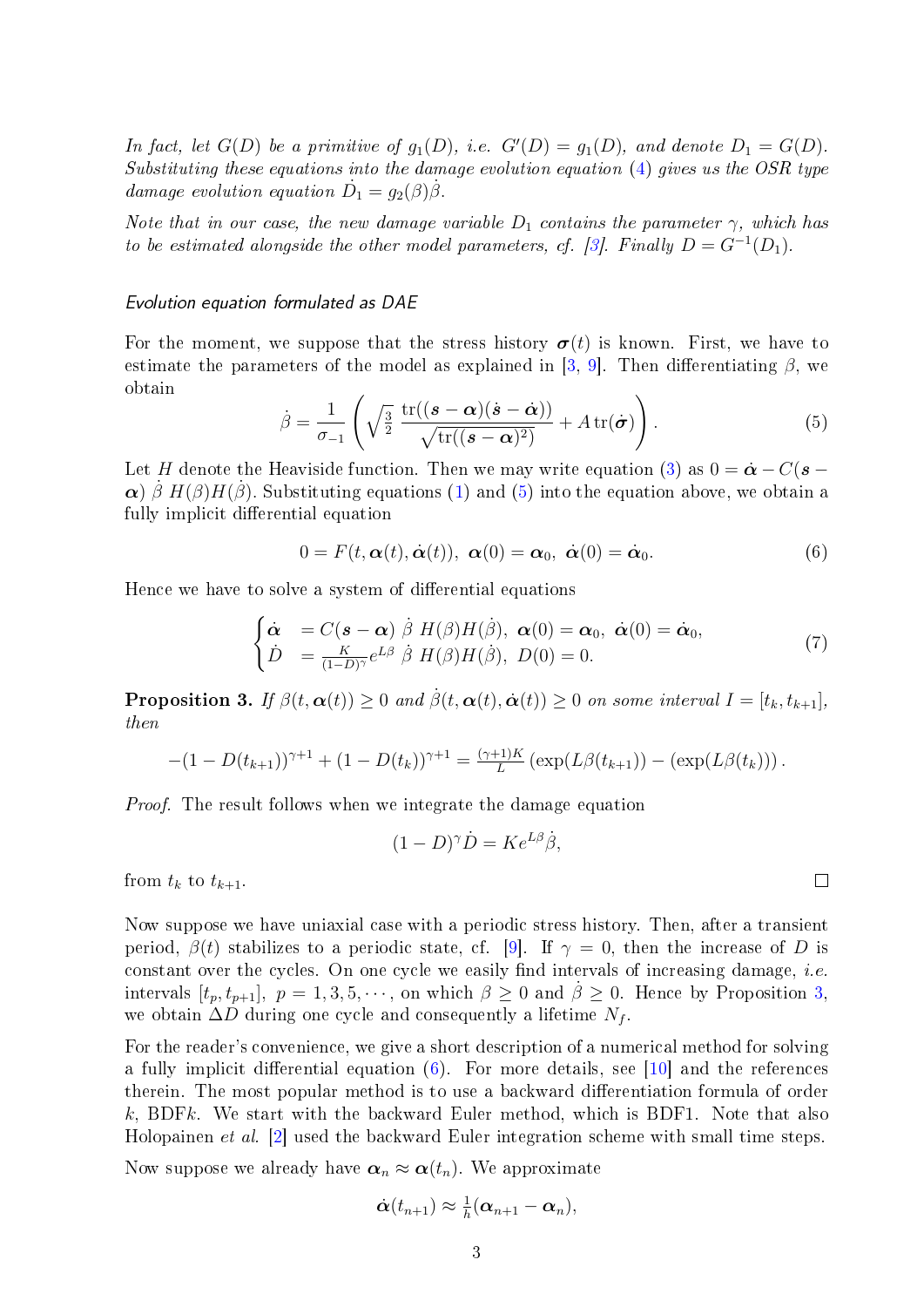which yields an equation for the next approximation  $\alpha_{n+1}$ 

$$
0 = F(t_{n+1}, \boldsymbol{\alpha}_{n+1}, \tfrac{1}{h}(\boldsymbol{\alpha}_{n+1} - \boldsymbol{\alpha}_n)).
$$

This equation is solved by iteration. The iterate  $\boldsymbol{\alpha}_{n+1}^m$  is improved by

$$
\boldsymbol{\delta} = \boldsymbol{\alpha}_{n+1}^{m+1} - \boldsymbol{\alpha}_{n+1}^{m}.
$$

The linear approximation of  $F$  gives the equation

<span id="page-3-0"></span>
$$
0 = F(t_{n+1}, \boldsymbol{\alpha}_{n+1}^m, \tfrac{1}{h}(\boldsymbol{\alpha}_{n+1}^m - \boldsymbol{\alpha}_n)) + M\boldsymbol{\delta},
$$
\n(8)

where the iteration matrix

$$
M = F_{\boldsymbol{\alpha}}(t_{n+1}, \boldsymbol{\alpha}_{n+1}^m, \tfrac{1}{h}(\boldsymbol{\alpha}_{n+1}^m - \boldsymbol{\alpha}_n)) + \frac{1}{h}F_{\boldsymbol{\alpha}}(t_{n+1}, \boldsymbol{\alpha}_{n+1}^m, \tfrac{1}{h}(\boldsymbol{\alpha}_{n+1}^m - \boldsymbol{\alpha}_n)).
$$

Here  $F_{\alpha}$  and  $F_{\dot{\alpha}}$  denote the partial derivatives of F with respect to  $\alpha$  and  $\dot{\alpha}$ . Solving this linear system of equations gives  $\boldsymbol{\delta}$  and consequently  $\boldsymbol{\alpha}_{n+1}^{m+1}$ . Commonly used solvers use different details for solving equation  $(8)$ .

Let  $\dot{\beta}_{\alpha}$  and  $\dot{\beta}_{\dot{\alpha}}$  denote the partial derivatives of  $\dot{\beta}$  with respect to  $\alpha$  and  $\dot{\alpha}$ . Then, by equation [\(3\)](#page-1-1), we immediately obtain

$$
F_{\boldsymbol{\alpha}}(t,\boldsymbol{\alpha},\dot{\boldsymbol{\alpha}})=\left(C\mathbf{I}\dot{\beta}-C(\mathbf{s}-\boldsymbol{\alpha})\dot{\beta}_{\boldsymbol{\alpha}}\right)\;H(\beta)\;H(\dot{\beta})
$$

and

$$
F_{\dot{\boldsymbol{\alpha}}}(t,\boldsymbol{\alpha},\dot{\boldsymbol{\alpha}})=\boldsymbol{I}-C(\boldsymbol{s}-\boldsymbol{\alpha})\hat{\beta}_{\dot{\boldsymbol{\alpha}}}H(\boldsymbol{\beta})H(\boldsymbol{\beta}).
$$

What does a partial derivative with respect to a matrix mean? For example, take  $\dot{\beta}_{\dot{\alpha}}$ . We propose to use the Gateaux derivative in the direction of the multiplicative unit element  $\boldsymbol{I}, i.e.$ 

$$
\dot{\beta}_{\dot{\alpha}}(t,\alpha,\dot{\alpha}) = \lim_{u\to 0} \frac{\dot{\beta}(t,\alpha,\dot{\alpha}+uI) - \dot{\beta}(t,\alpha,\dot{\alpha})}{u}.
$$

With this choice we may apply formal differentiation rules for computing these partials. Furthermore, in one-dimensional case  $\dot{\beta}_{\dot{\alpha}}(t,\alpha,\dot{\alpha})$  reduces to the ordinary partial derivative.

A straightforward computation shows that the definition and application of formal differentiation rules give

$$
\dot{\beta}_{\dot{\boldsymbol{\alpha}}}(t,\boldsymbol{\alpha},\dot{\boldsymbol{\alpha}})=-\frac{1}{\sigma_{-1}}\sqrt{\frac{3}{2}}\;\frac{\mathrm{tr}(\boldsymbol{s}-\boldsymbol{\alpha})}{\sqrt{\mathrm{tr}((\boldsymbol{s}-\boldsymbol{\alpha})^2)}}
$$

.

Similarly, a formal differentiation yields

$$
\dot{\beta}_{\boldsymbol{\alpha}}(t,\boldsymbol{\alpha},\dot{\boldsymbol{\alpha}})=\frac{1}{\sigma_{-1}}\sqrt{\tfrac{3}{2}}\;\frac{\mathrm{tr}(\boldsymbol{s}-\boldsymbol{\alpha})\,\mathrm{tr}((\boldsymbol{s}-\boldsymbol{\alpha})(\dot{\boldsymbol{s}}-\dot{\boldsymbol{\alpha}}))-\mathrm{tr}(\dot{\boldsymbol{s}}-\dot{\boldsymbol{\alpha}})\,\mathrm{tr}((\boldsymbol{s}-\boldsymbol{\alpha})^2)}{(\mathrm{tr}((\boldsymbol{s}-\boldsymbol{\alpha})^2))^{\tfrac{3}{2}}}.
$$

A more sophisticated method is to apply the BDFk formula. Now suppose that  $t_{n+1}-t_n =$ h for all n and let  $Q(t)$  be the polynomial, which interpolates  $\alpha_{n+1-j}, j=0,\cdots,k$ . We demand that  $\dot{\bm{\alpha}}_{n+1} = \bm{Q}'(t_{n+1})$ . Using the Lagrange interpolation formula, Shampine [\[10\]](#page-11-7) shows that

$$
\dot{\boldsymbol{\alpha}}_{n+1} = \frac{1}{h} \sum_{j=0}^{k} a_j \boldsymbol{\alpha}_{n+1-j}.
$$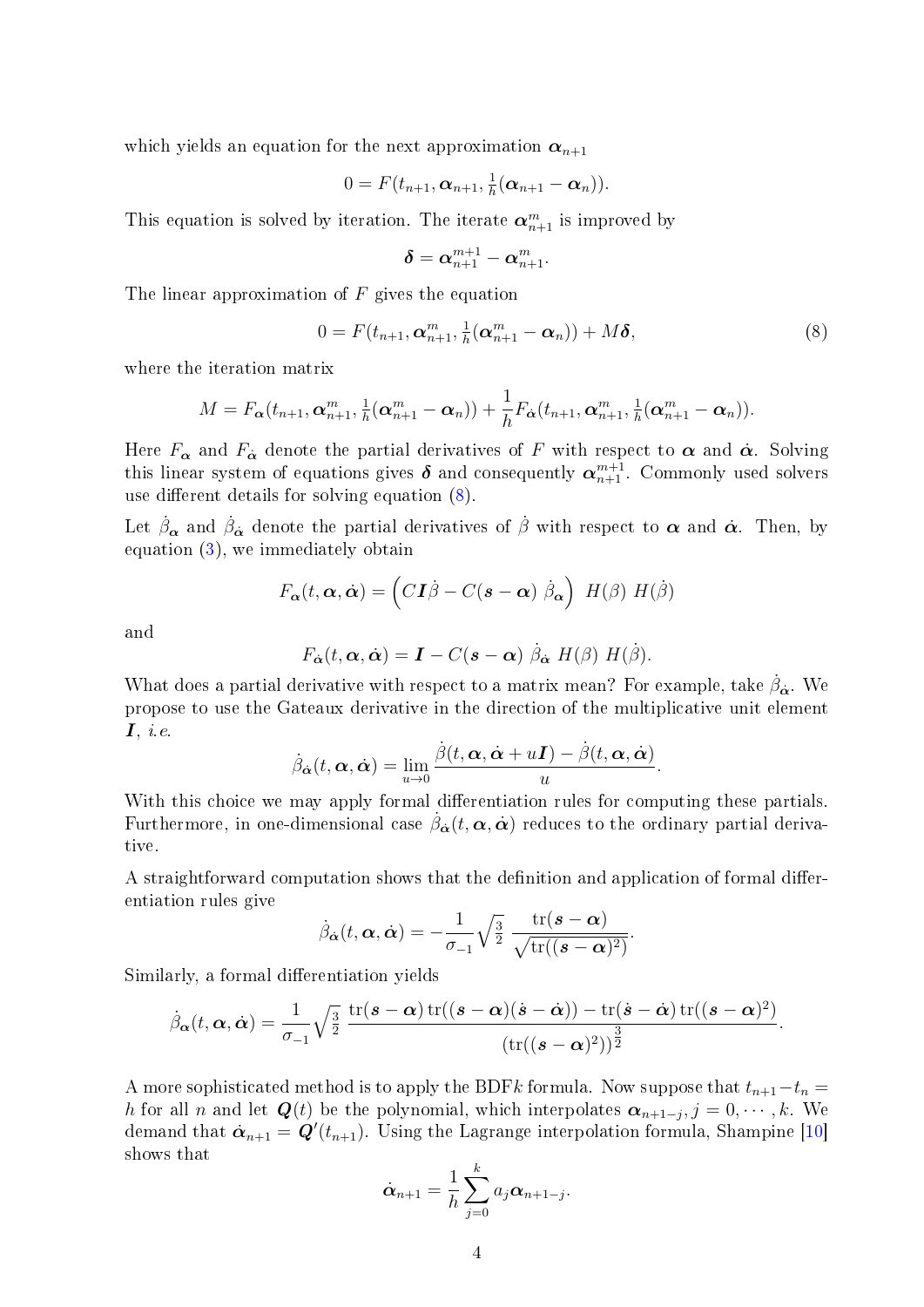Hence we have the iteration equation

$$
0 = F(t_{n+1}, \alpha_{n+1}, \frac{1}{h} \sum_{j=0}^{k} a_j \alpha_{n+1-j}),
$$

which is solved as above with the iteration matrix

$$
M = F_{\alpha} + \frac{a_0}{h} F_{\dot{\alpha}}.
$$

Some solvers also provide an option for computing consistent initial values, which in general is a difficult task.

#### Evolution equation formulated as ODE

Lindström *et al.* [\[8\]](#page-11-1) recently introduced an auxiliary function

$$
\nu(\boldsymbol{\sigma}, \dot{\boldsymbol{\sigma}}, \boldsymbol{\alpha}) = \frac{1}{\sigma_{-1} + C\sqrt{\frac{3}{2}\text{tr}((\boldsymbol{s} - \boldsymbol{\alpha})^2)}} \left( \sqrt{\frac{3}{2}\frac{\text{tr}((\boldsymbol{s} - \boldsymbol{\alpha})\dot{\boldsymbol{s}})}{\text{tr}((\boldsymbol{s} - \boldsymbol{\alpha})^2)}} + A\text{tr}(\dot{\boldsymbol{\sigma}}) \right).
$$
(9)

They showed that  $H(\beta)H(\dot{\beta})\dot{\beta} = H(\beta)H(\nu)\nu$ . and consequently that the OSR model [\(7\)](#page-2-3) reduces to

$$
\begin{cases}\n\dot{\boldsymbol{\alpha}} &= C(\boldsymbol{s} - \boldsymbol{\alpha}) \ H(\boldsymbol{\beta}) H(\boldsymbol{\nu}) \boldsymbol{\nu}, \ \boldsymbol{\alpha}(0) = \boldsymbol{\alpha}_0, \\
\dot{D} &= \frac{K}{(1 - D)^{\gamma}} e^{L\beta} \ H(\boldsymbol{\beta}) H(\boldsymbol{\nu}) \boldsymbol{\nu}, \ D(0) = 0,\n\end{cases}
$$
\n(10)

which is an ordinary differential equation. It follows that in the study of theoretical properties of the solution the well-developed theory of ordinary differential equations may be used. Furthermore for the numerical solution there are plenty of programs available in the public domain.

#### One-dimensional case

Now let  $\sigma$  be a uniaxial stress history and  $\gamma = 0$ , that is  $\sigma = \text{diag}(\sigma, 0, 0)$  with deviatoric matrices  $s = \text{diag}(\frac{2}{3})$  $rac{2}{3}\sigma$ ,  $-\frac{1}{3}$  $\frac{1}{3}\sigma$ ,  $-\frac{1}{3}$  $\frac{1}{3}\sigma$ ) and  $\boldsymbol{\alpha} = \text{diag}(\alpha, -\frac{1}{2})$  $\frac{1}{2}\alpha, -\frac{1}{2}$  $\frac{1}{2}\alpha$ ). A straightforward computation gives  $\beta = \frac{1}{\sigma}$  $\frac{1}{\sigma_{-1}}(|\sigma - \frac{3}{2})$  $\frac{3}{2}\alpha| + A\sigma - \sigma_{-1}$ ) and hence

$$
\dot{\beta} = \frac{1}{\sigma_{-1}} (\text{sgn}(\sigma - \frac{3}{2}\alpha)(\dot{\sigma} - \frac{3}{2}\dot{\alpha}) + A\dot{\sigma}).
$$

Here sgn denotes the signum function and  $diag(a, b, c)$  a diagonal matrix with diagonal elements as arguments. Similarly we get

$$
\nu = \frac{\left(\text{sgn}(\sigma - \frac{3}{2}\alpha) + A\right)\dot{\sigma}}{\sigma_{-1} + C|\sigma - \frac{3}{2}\alpha|}.
$$

## Experimental datasets

We will demonstrate the behavior of the model with three different datasets. Measurements of alloy steel SAE 4340 were adopted from [\[9\]](#page-11-0). Experimental values of lifetimes of S45C carbon steel were given in [\[11\]](#page-11-9). Lindström et al. [\[8\]](#page-11-1) provided model parameter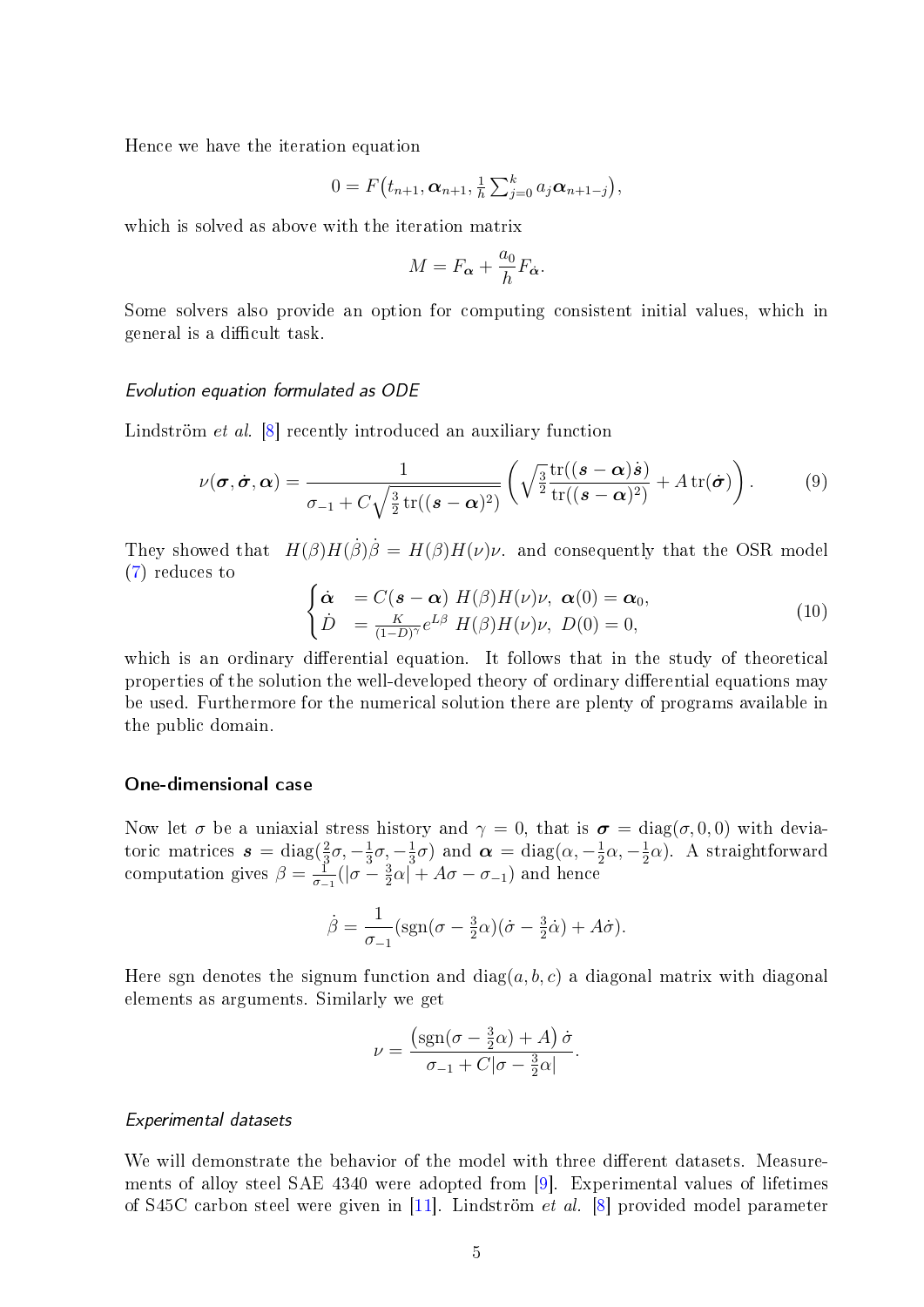| Material                              | A      | $\sigma_{-1}$ |                                   |        |
|---------------------------------------|--------|---------------|-----------------------------------|--------|
| NiCrMo alloy steel<br><b>SAE 4340</b> | 0.2250 |               | 490 0.8083 6.9668e-06 18.4562     |        |
| Aluminum alloy<br>7050-T7451          |        |               | $0.2611$ 113.3 $0.5039$ 5.111e-06 | 2.556  |
| Carbon steel<br>S45C                  | 0.2559 | 220           | $0.5000$ $10.511e-06$             | 0.1000 |

estimates for 7050-T7451 aluminum alloy. In Table [1,](#page-5-0) we give model parameter estimates for all these datasets.

<span id="page-5-0"></span>Table 1. Parameters of the OSR model for some materials

## Computational details and results

In this section, we compare the DAE and ODE solutions of the model with the datasets given above, and we especially demonstrate the dependence of the solution on the initial value  $\alpha_0$ .

In the examples, we apply a stress history  $\sigma(t) = \sigma_m + \sigma_a \sin(t)$ . Since it has a period of  $2\pi$ , we integrate over intervals  $[2k\pi, 2(k+1)\pi]$ ,  $k = 0, 1, \cdots$ , with time step  $\Delta t = 0.001$ . During the process we check the convergence of  $\beta$ . The convergence criterion is the maximum difference of  $\beta$  in two consecutive intervals. The convergence tolerance depends on the problem as well as on the solution method. We found out that generally with DAEsolver it was possible to use more strict tolerances. The lifetime for each initial value is obtained as described above. We report only the maximum lifetime.

In the numerical computations, we use differential equation solvers *ode15i* and  $ode45$ as implemented in Matlab. Ode15i solves fully implicit differential equations. It is a variable-step, variable-order solver based on the BDFk of orders  $k = 1, \dots, 5$ . Note, that for ode15i we also need an initial value  $\dot{\alpha}_0$ . The initial values must be consistent, meaning that  $F(0, \alpha_0, \dot{\alpha}_0) = 0$ . The Matlab function *decic* computes consistent initial values. For more information, see  $[10]$ . Ode45 solves nonstiff differential equations. It is based on an explicit Runge–Kutta  $(4,5)$  formula as given in [\[1\]](#page-11-10).

First we analyze dataset S45C. The results are given in Figures [1](#page-5-1)–[4.](#page-6-0)



<span id="page-5-1"></span>Figure 1. Endurance function, DAE solution, dataset S45C



Figure 2. Back-stress  $\alpha$ ; maximum lifetime  $N_f =$ 163462 with  $\alpha_0 = 40$  MPa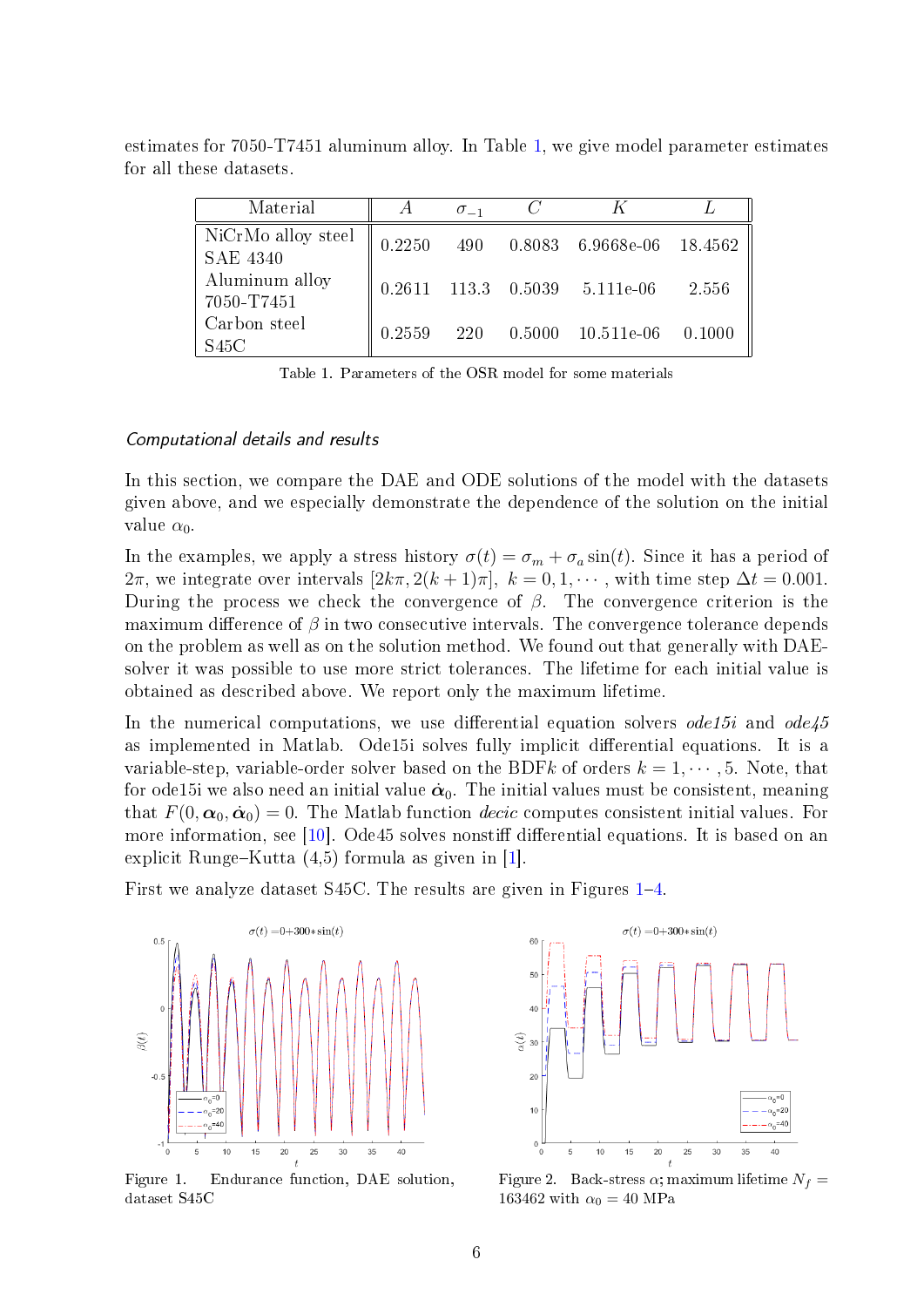

Figure 3. Endurance function, ODE solution, dataset S45C



<span id="page-6-0"></span>Figure 4. Back-stress  $\alpha$ ; maximum lifetime  $N_f =$ 162662 with  $\alpha_0 = 40$  MPa

We see that both solutions behave as expected. After a transient, the back-stress and the evolution function stabilize into a cyclic steady-state, which is the same for all initial values. It follows that also lifetimes are equal for all initial values. Furthermore, the lifetimes given by the DAE and ODE solutions are approximately the same.

Next we take dataset SAE 4340. Now the DAE solution behaves oddly. Back-stresses stabilize to different constant values and the steady-state of  $\beta$  depends on the initial value. In the ODE solution, there seems to be no cyclic steady-state for back-stress. However the steady-state of  $\beta$  is essentially the same for all initial values. The lifetimes of these solutions are incompatible. Figures  $5-8$  $5-8$  $5-8$  present the results.



<span id="page-6-1"></span>Figure 5. Endurance function, DAE solution, dataset SAE 4340



Figure 6. Back-stress  $\alpha$ ; maximum lifetime  $N_f =$ 2567297 with  $\alpha_0 = 80$  MPa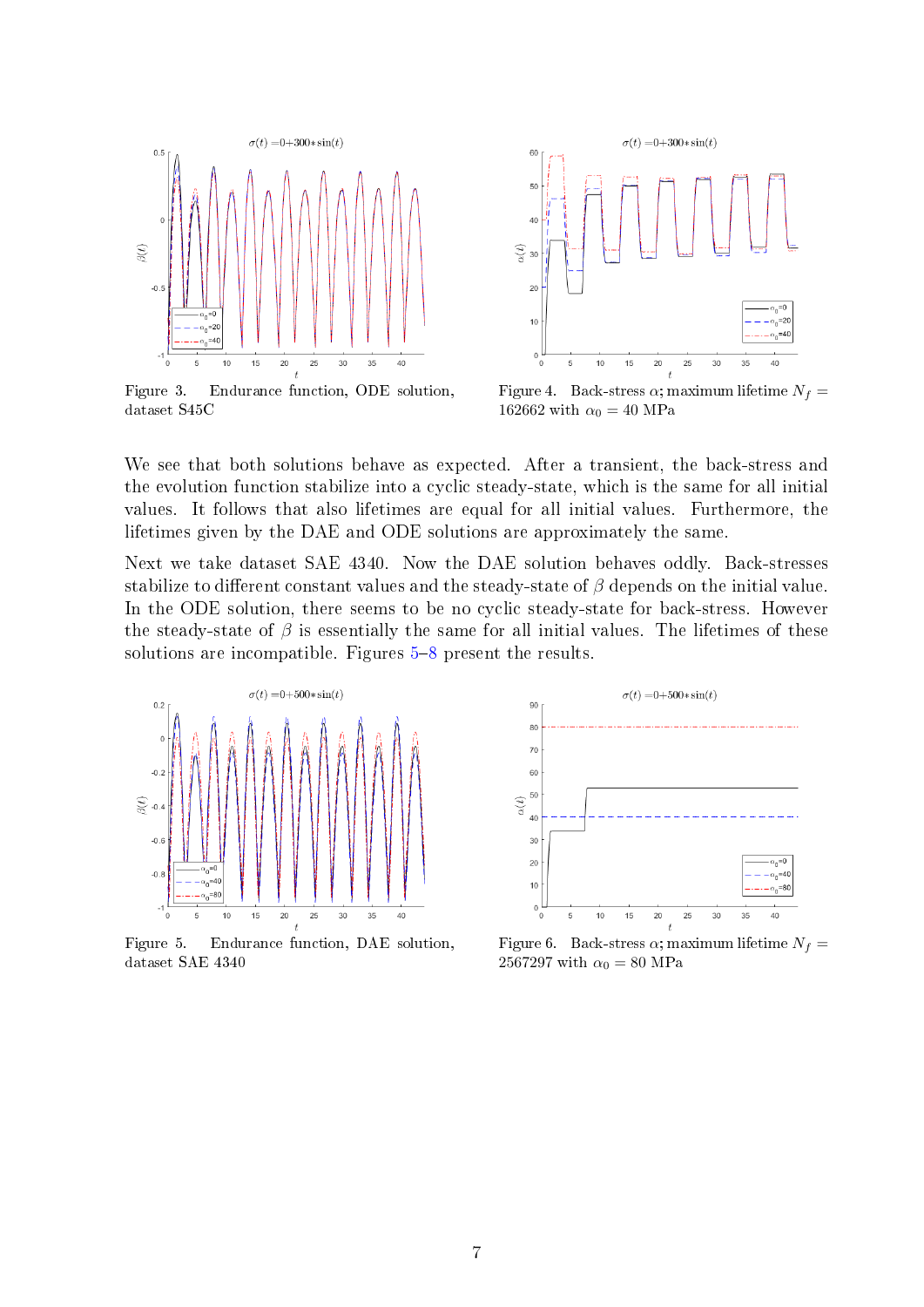

Figure 7. Endurance function, ODE solution, dataset SAE 4340



<span id="page-7-0"></span>Figure 8. Back-stress  $\alpha$ ; maximum lifetime  $N_f =$ 6170373 with  $\alpha_0 = 40$  MPa

Now, instead of  $\sigma_m = 0$ , we apply a positive mean stress. With a stress function  $\sigma(t) =$  $0.8 \sigma_{-1} + \sigma_{-1} \sin(t)$ , both solutions behave similarly according to the theory, and the lifetimes are of the same magnitude. This is seen in Figures  $9-12$  $9-12$ .



<span id="page-7-1"></span>Figure 9. Endurance function, DAE solution, dataset SAE 4340



Figure 11. Endurance function, ODE solution, dataset SAE 4340



Figure 10. Back-stress  $\alpha$ ; maximum lifetime  $N_f = 105309$  with  $\alpha_0 = 200$  MPa



<span id="page-7-2"></span>Figure 12. Back-stress  $\alpha$ ; maximum lifetime  $N_f = 97850$  with  $\alpha_0 = 500$  MPa

Finally, in Figures  $13-16$  $13-16$  $13-16$  we see that in dataset 7050-T7451, both solutions give similar results, which are consistent with theoretical expectations.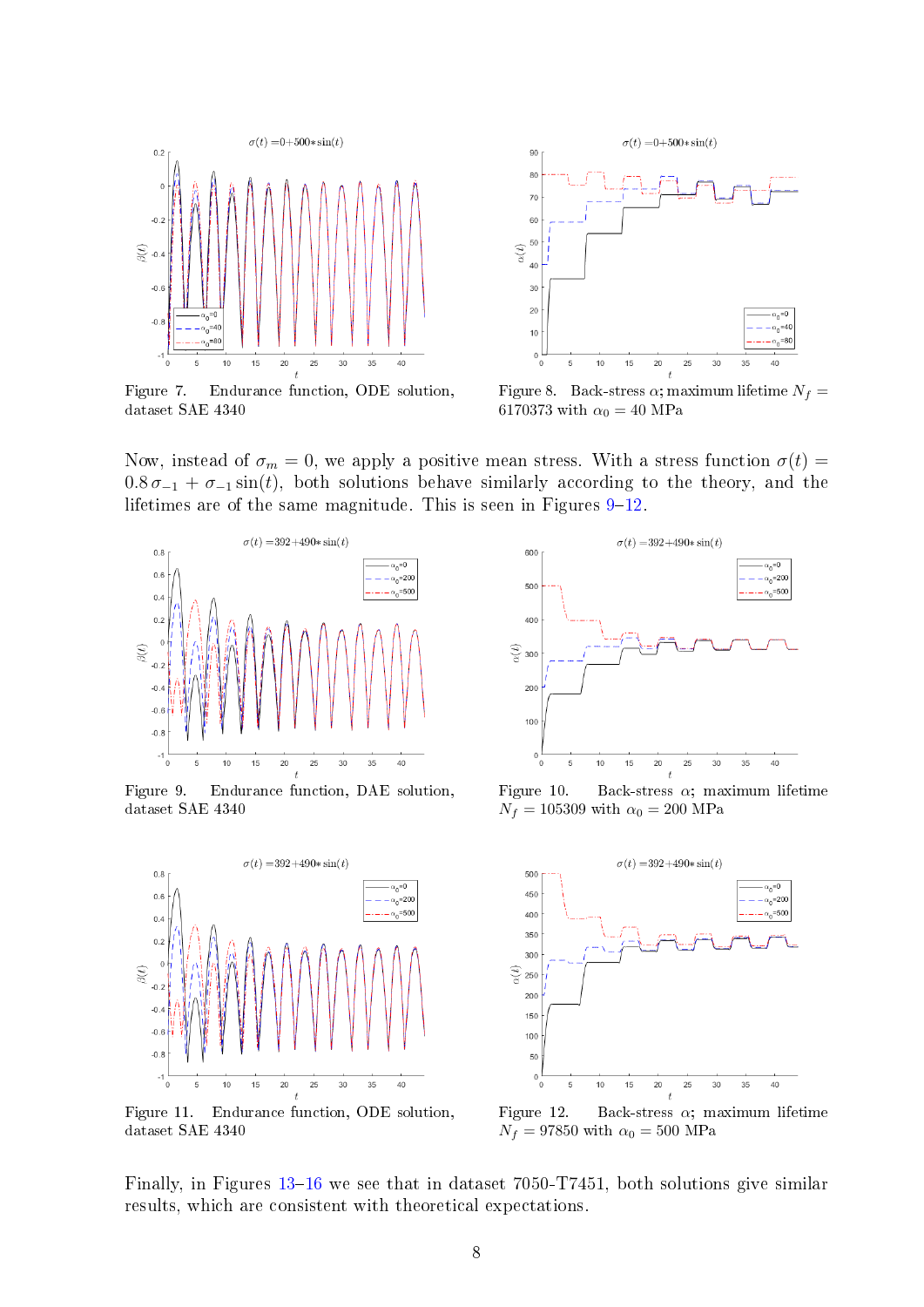

<span id="page-8-0"></span>Figure 13. Endurance function, DAE solution, dataset 7040-T7451



Figure 15. Endurance function, ODE solution, dataset 7040-T7451



Figure 14. Back-stress  $\alpha$ ; maximum lifetime  $N_f=260777$  with  $\alpha_0=150$  MPa



<span id="page-8-1"></span>Figure 16. Back-stress  $\alpha$ ; maximum lifetime  $N_f = 272618$  with  $\alpha_0 = 0$  MPa

### Wöhler curve estimation

As we have seen, the estimated lifetime for a material depends on the solution method and initial values. For the DAE solution, this is demonstrated in Figures [17](#page-8-2) and [18.](#page-8-3)



<span id="page-8-2"></span>Figure 17. Lifetime dependence on initial value, dataset S45C



<span id="page-8-3"></span>Figure 18. Lifetime dependence on initial value, dataset SAE 4340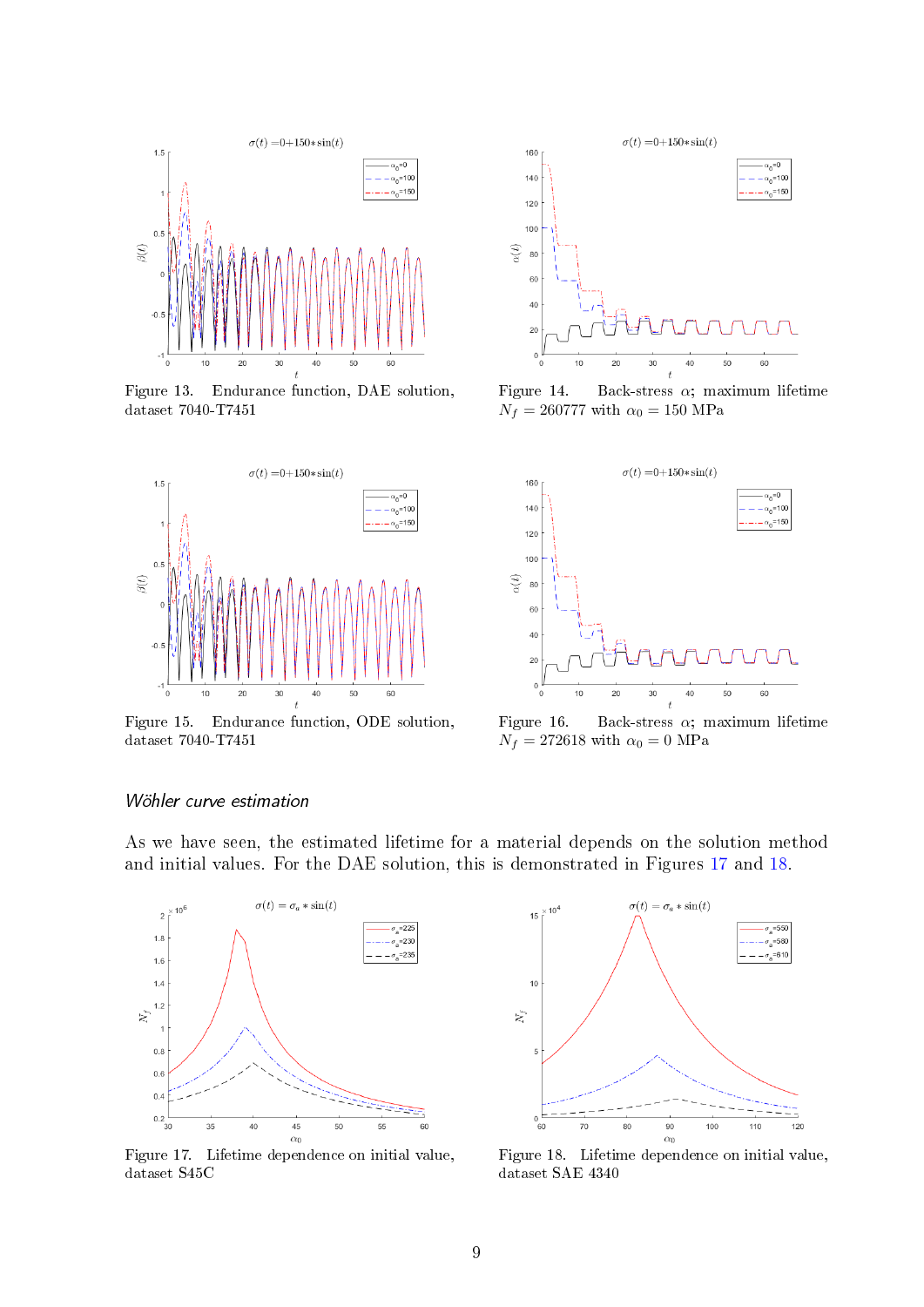**Remark 4.** If the differential system is well-behaved, then in Figures 17 and 18 the lifetimes should be constant, at least locally. On the other hand, if the system is chaotic, then the lifetimes probably vary randomly. However, we see that the dependence of the lifetime on the initial value is a smooth curve.

One reason may be the discontinuous Heaviside function in the model.

So, how should we select an appropriate initial value for the back-stress? We choose the initial value, which gives the maximal lifetime. With this choice the model produces lifetimes compatible with experimental data.

In the Wöhler curve computations, we applied a grid of initial values, and the greatest of lifetimes obtained was accepted. We observed that sometimes a differential equation solver fails to integrate over an interval. It follows that we have to tinker with the input parameters of the programs even to get a result.

Figure [19](#page-9-0) illustrates the Wöhler curve estimate for SAE 4340. The curves are identical at small amplitudes. However, the ODE solution behaves strangely at high amplitudes. We ran the models until both solutions reached a stable state for all amplitudes and initial values. For this we had to apply a loose convergence tolerance  $tol = 5 \cdot 10^{-1}$ . The computation with the exhaustive search of initial values took 63 seconds with DAE and 106 seconds with ODE.

Next we ran the models with an optimal initial value as given by the equation [\(11\)](#page-10-0). We hoped that we could tighten the convergence criteria. This was not the case and we applied tolerance  $tol = 5 \cdot 10^{-1}$ . The computation took only 4 seconds with DAE and 6 seconds with ODE. Again the ODE solution behaves strangely as seen in Figure [20.](#page-9-1) Now the curve was even worse than in Figure [19.](#page-9-0)

680

660



data points 64  $620$ 600  $(MPa)$ 58 r. 560 540 520 500  $480$ <br> $10^{2}$  $10^{3}$  $10<sup>4</sup>$  $\frac{10^5}{N}$  $10<sup>6</sup>$  $10<sup>7</sup>$  $10^8$ 

Estimated Wöhler curve

DAE solution

ODE solution

<span id="page-9-0"></span>Figure 19. Estimated Wöhler curve with exhaustive search

<span id="page-9-1"></span>Figure 20. Estimated Wöhler curve with optimal initial value

We observed that generally the DAE solution stabilized more rapidly than the ODE solution. Also with DAE it was possible to use tighter tolerances. However, we have no explanation for the strange behavior of the ODE solution.

The DAE model fits well to four data points. Instead one data point falls away from the model. We estimated the model parameters using all 20 data points given in [\[9\]](#page-11-0). Only 5 of them, which appear in Figures [19](#page-9-0) and [20,](#page-9-1) were measured with mean stress  $\sigma_m = 0$ . This may explain the discrepancy.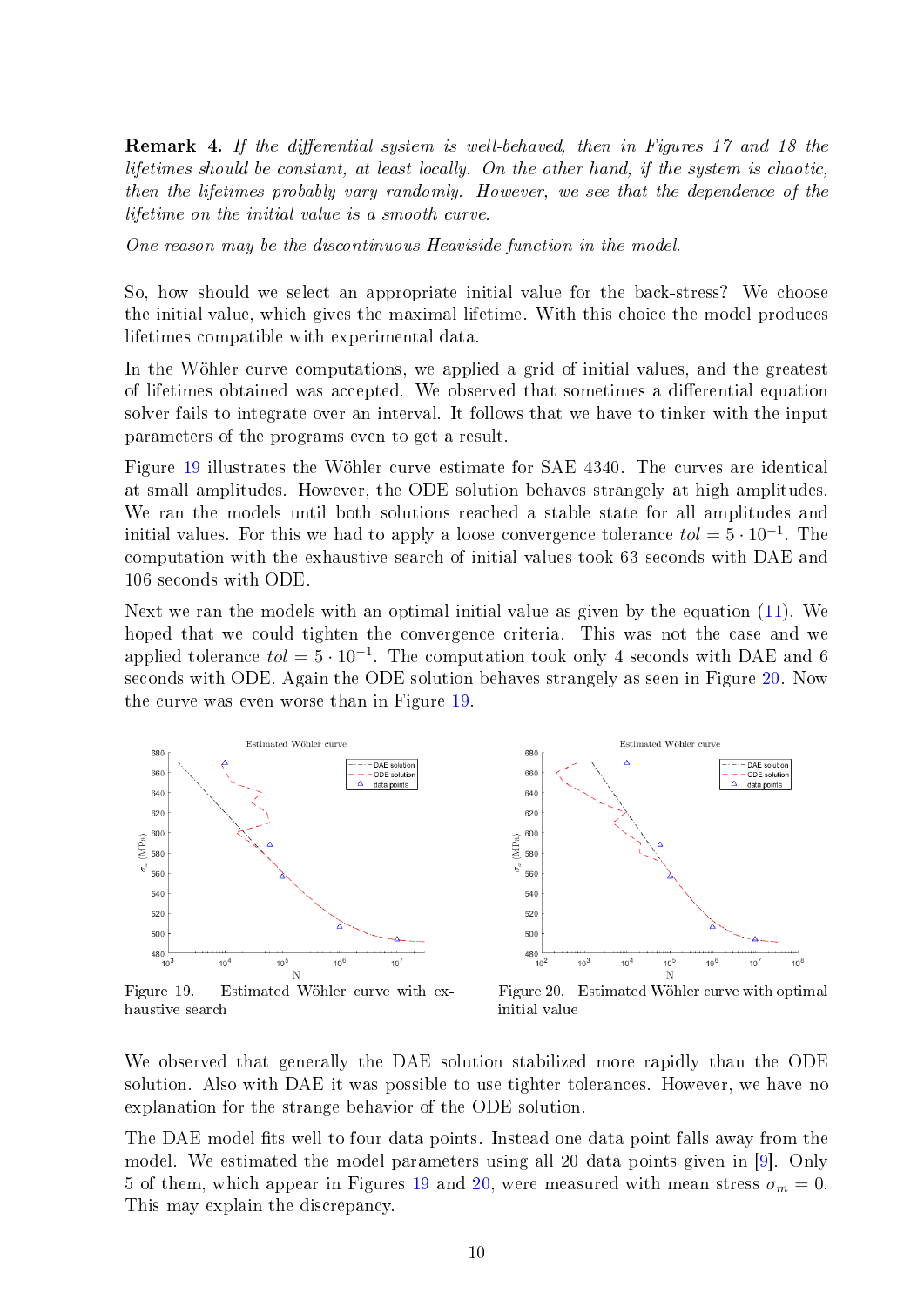#### Obtaining a good initial value

We have seen that different initial values give distinct lifetimes. Furthermore, the exhaustive search for a good initial value was time consuming. In this section, we address the question, whether it is possible to choose a good initial value beforehand.

For the DAE model, we selected a representative set of amplitudes and computed initial values  $\alpha_{opt}$ , which gave the maximum lifetime. We found out that  $\alpha_{opt}$  depends linearly on the amplitude  $\sigma_a$ . Next, we fitted a straight line to the computed data. Hence the optimal initial value curve is

<span id="page-10-0"></span>
$$
\alpha_{opt} = c_1 \sigma_a + c_2,\tag{11}
$$

where  $c_1$  and  $c_2$  are material parameters.

The situation is illustrated in Figures [21](#page-10-1) and [22.](#page-10-2)



<span id="page-10-1"></span>Figure 21. The optimal initial value curve, dataset S45C

<span id="page-10-3"></span><span id="page-10-2"></span>Figure 22. The optimal initial value curve, dataset SAE 4340

In Table [2,](#page-10-3) we give the parameters of the optimal initial value curve for the three material discussed in this paper.

| Material                    | C <sub>1</sub> | $c_2$ (MPa)                 |
|-----------------------------|----------------|-----------------------------|
| NiCrMo alloy steel SAE 4340 |                | $\parallel 0.1510 - 0.7308$ |
| Aluminum alloy 7050-T7451   |                | $\parallel 0.1667 1.1667$   |
| Carbon steel S45C           | 0.1642         | 1.4804                      |

Table 2. Parameters of the initial value curve for some materials

Remark 5. In [\[7\]](#page-11-5), Lindström characterized the back-stress as follows: We can understand the presence of a back-stress as inelastic deformation associated with microdamage in individual grains or grain boundary segments.

With the optimal choice of the initial value we try to put  $\alpha_0$  directly into the interval, where back-stress varies after the transient phase.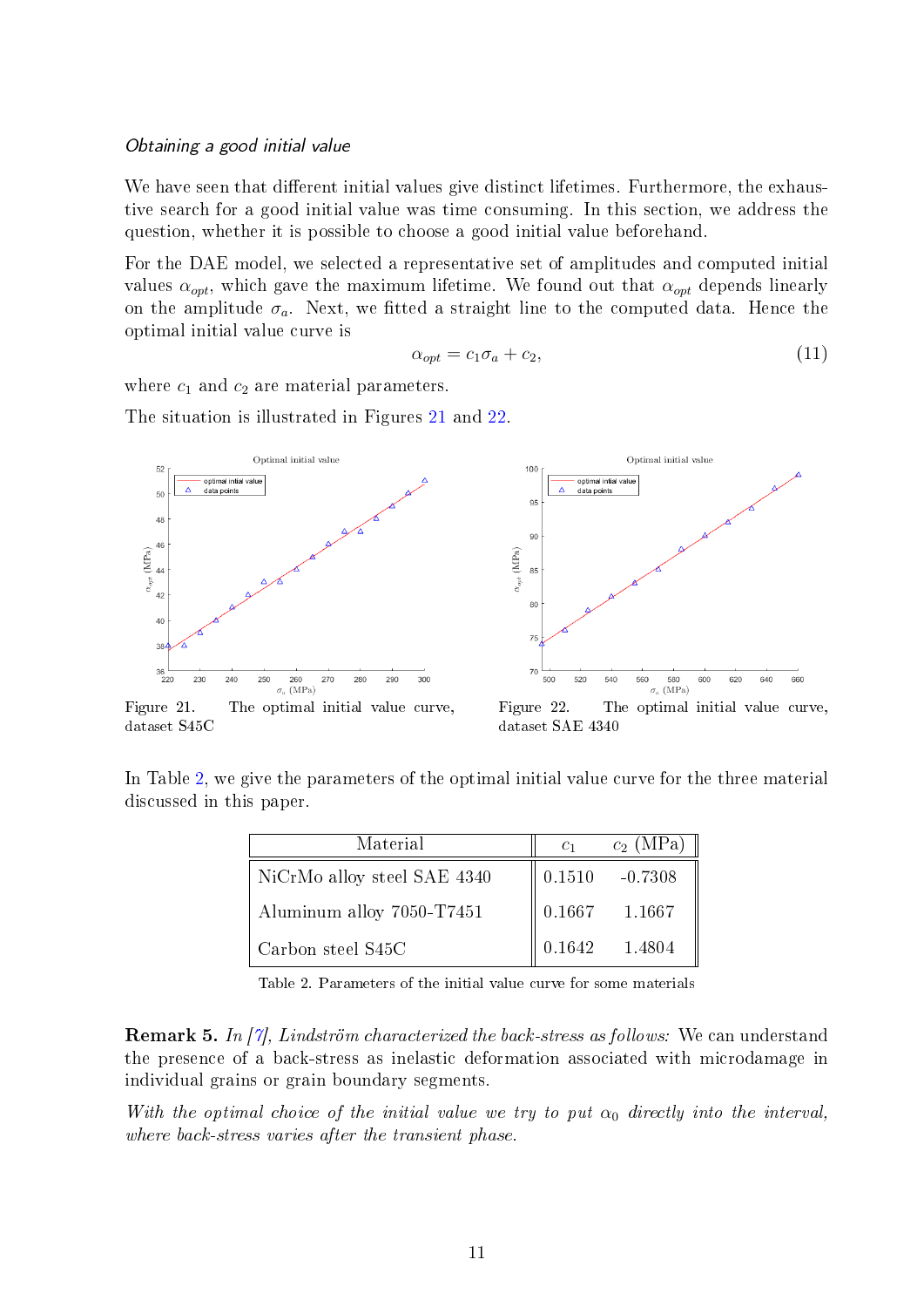# Conclusions

We have experimentally compared the DAE and ODE solutions for the OSR model with uniaxial examples. The dependence on initial values were discussed. For the Wöhler curve estimation, we suggest the following procedure: use the DAE formulation and compute an initial value by Equation [\(11\)](#page-10-0), if available. Otherwise, apply a grid of initial values and accept the greatest of lifetimes obtained.

# References

- <span id="page-11-10"></span>[1] J. R. Dormand and P. J. Prince, A family of embedded Runge-Kutta formulae, Journal of Computational and Applied Mathematics 6 (1980) 19–26.
- <span id="page-11-8"></span>[2] S. Holopainen, R. Kouhia and T. Saksala, Continuum approach for modelling transversely isotropic high-cycle fatigue, European Journal of Mechanics A/Solids 60  $(2016)$  183-195.
- <span id="page-11-2"></span>[3] O. Kaleva, H. Orelma and D. Pethukov, Parameter estimation of a highcycle fatigue model combining the Ottosen-Stenström-Ristinmaa approach and Lemaitre–Chaboche damage rule, International Journal of Fatigue, 147 (2021), https://doi.org/10.1016/j.ijfatigue.2021.106153.
- <span id="page-11-3"></span>[4] O. Kaleva and H. Orelma, Statistical properties of the model parameters in the continuum approach to high-cycle fatigue, Probabilistic Engineering Mechanics, 63 (2021), https://doi.org/10.1016/j.probengmech.2021.103117.
- <span id="page-11-4"></span>[5] O. Kaleva and H. Orelma, Modeling stress history as a stochastic process, International Journal of Fatigue, 143 (2021), https://doi.org/10.1016/j.ijfatigue.2020.105996.
- <span id="page-11-6"></span>[6] J. Lemaitre and J. L. Chaboche, Mechanics of Solid Materials, Cambridge University Press, 1990.
- <span id="page-11-5"></span>[7] S. B. Lindström, Continuous-time, high-cycle fatigue model for nonproportional stress with validation for 7075-T6 aluminum alloy, International Journal of Fatigue, 140 (2020), https://doi.org/10.1016/j.ijfatigue.2020.105839.
- <span id="page-11-1"></span>[8] S. B. Lindström, C. Thore, S. Suresh and A. Klarbring, Continuoustime, high-cycle fatigue model: Validity range and computational acceleration for cyclic stress, International Journal of Fatigue, 136 (2020), https://doi.org/10.1016/j.ijfatigue.2020.105582.
- <span id="page-11-0"></span>[9] N. Ottosen, R. Stenström and M. Ristinmaa, Continuum approach to highcycle fatigue modeling, International Journal of Fatigue,  $30(6)(2008)$  996-1006, https://doi.org/10.1016/j.ijfatigue.2007.08.009.
- <span id="page-11-7"></span>[10] L. F. Shampine, Solving  $0 = f(t, y(t), y'(t))$  in Matlab, Journal of Numerical Mathematics 10 (4) (2002) 291-310.
- <span id="page-11-9"></span>[11] K. Shiozawa and N. Z. Gakkai, Databook on fatigue strength of metallic materials, vol 1, Elsevier, 1996.